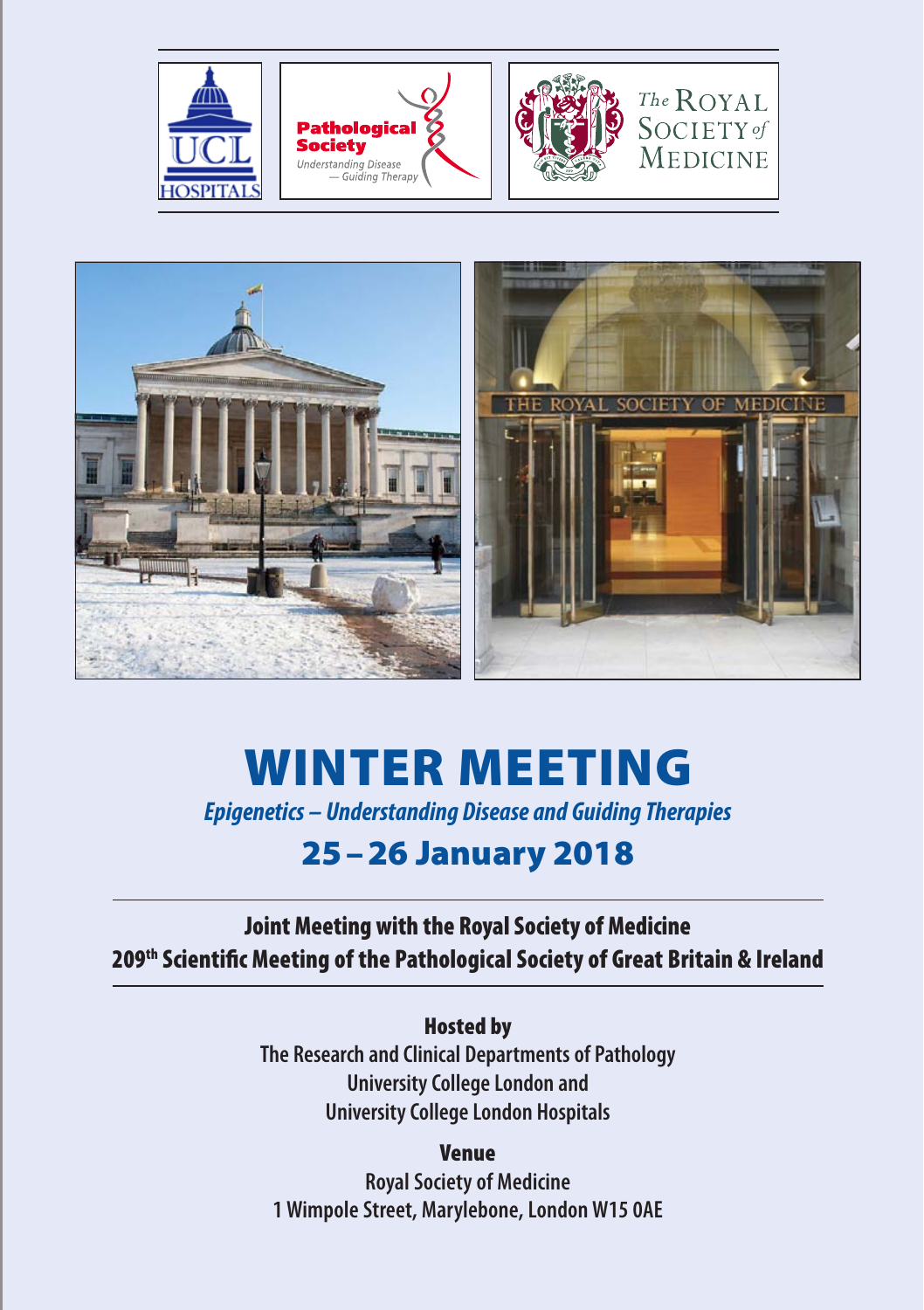# Winter Meeting Important Deadlines

Abstract Submission  $\chi$  *New extended deadline*  $\chi$ Mon 2 Oct 2017 **(23.59 hrs)**

Early Bird Registration Mon 11 Dec 2017 **(23.59 hrs)**

Advance Registration Fri 19 Jan 2018 **(23.59 hrs)**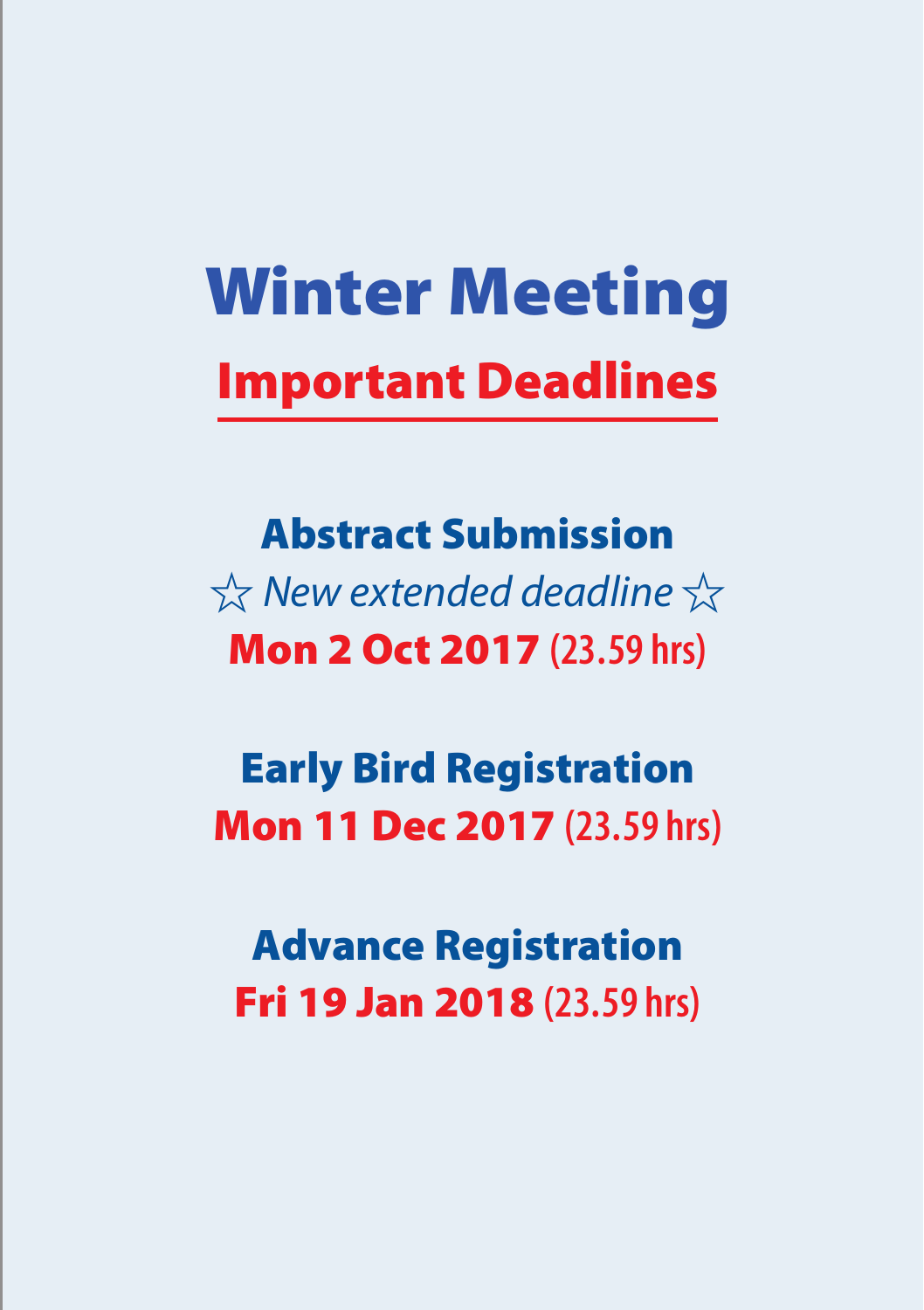| 08.30<br><b>Registration and Coffee</b>                                            |                                                                                                                                                                   |  |  |
|------------------------------------------------------------------------------------|-------------------------------------------------------------------------------------------------------------------------------------------------------------------|--|--|
| 09.30-11.35                                                                        | Symposium: Epigenetics – Understanding Disease and Guiding Therapies<br>Organised by Prof AM Flanagan, UCL Cancer Institute and Prof S Beck, UCL Cancer Institute |  |  |
| 09.30-10.20                                                                        | Prof YMD Lo, Hong Kong: The Epigenetics of Plasma DNA and its Applications                                                                                        |  |  |
| 10.20-10.45                                                                        | Dr D Capper, Berlin, Germany: Application – Epigenetic Testing for Brain Tumour<br><b>Diagnostics</b>                                                             |  |  |
| 10.45-11.10                                                                        | Refreshment Break, Poster Viewing and Trade Exhibition                                                                                                            |  |  |
| 11.10-11.35                                                                        | Prof C Bock, Vienna, Austria: Dissecting Tumour Heterogeneity by Epigenome<br>Mapping and Single-Cell Technologies                                                |  |  |
| 11.35-12.15                                                                        |                                                                                                                                                                   |  |  |
|                                                                                    | <b>Plenary Oral and/or Rapid Fire Poster Presentations</b>                                                                                                        |  |  |
| 12.15-13.15                                                                        |                                                                                                                                                                   |  |  |
|                                                                                    | <b>Lunch and Trade Exhibition</b>                                                                                                                                 |  |  |
| 13.00-13.45                                                                        |                                                                                                                                                                   |  |  |
|                                                                                    | <b>Poster Viewing and Chairman's Round</b>                                                                                                                        |  |  |
| 13.45-16.30                                                                        |                                                                                                                                                                   |  |  |
|                                                                                    | Symposium: Epigenetics - Understanding Disease and Guiding Therapies - continued                                                                                  |  |  |
|                                                                                    | Organised by Prof AM Flanagan, UCL Cancer Institute and Prof S Beck, UCL Cancer Institute                                                                         |  |  |
| 13.45-14.30                                                                        | Prof SB Baylin, Baltimore, USA: Keynote Lecture                                                                                                                   |  |  |
|                                                                                    | Overview – The Role of Epigenetics in Cancers                                                                                                                     |  |  |
| 14.30-14.55                                                                        | Dr R Prinjha, GlaxoSmithKline, UK: Epigenetic Dysfunction and Disease                                                                                             |  |  |
|                                                                                    | Causation - Advancing Novel Therapeutics for Human Disease                                                                                                        |  |  |
| 14.55-15.20                                                                        | Prof M van Engeland, Maastricht, The Netherlands: The Power and Promise<br>of Cancer DNA Methylation Markers                                                      |  |  |
| 15.20-16.00                                                                        | Refreshment Break, Poster Viewing and Trade Exhibition                                                                                                            |  |  |
| 16.00-16.15                                                                        | Dr A Feber, London: Epigenetics of Bladder Cancer and the Development<br>of UroMark                                                                               |  |  |
| $16.15 - 16.30$                                                                    | Dr A Webster, London: Personalising the Epigenome                                                                                                                 |  |  |
| 16.30-17.00<br><b>Plenary Oral Presentations</b>                                   |                                                                                                                                                                   |  |  |
| 17.00-17.10                                                                        |                                                                                                                                                                   |  |  |
| in Pathology in 2016                                                               | Presentation: The Journal of Pathology Jeremy Jass Prize for Research Excellence                                                                                  |  |  |
| 17.15-18.05                                                                        |                                                                                                                                                                   |  |  |
| 2018 Pathological Society Goudie Lecture                                           |                                                                                                                                                                   |  |  |
| Dr D Adams, Cambridge: The Genetics and Pathology of Melanoma: From Mouse to Human |                                                                                                                                                                   |  |  |
| and Back Again                                                                     |                                                                                                                                                                   |  |  |
| 19.30-23.00                                                                        |                                                                                                                                                                   |  |  |
| <b>Society Dinner</b>                                                              |                                                                                                                                                                   |  |  |
| Venue: 28 Portland Place                                                           |                                                                                                                                                                   |  |  |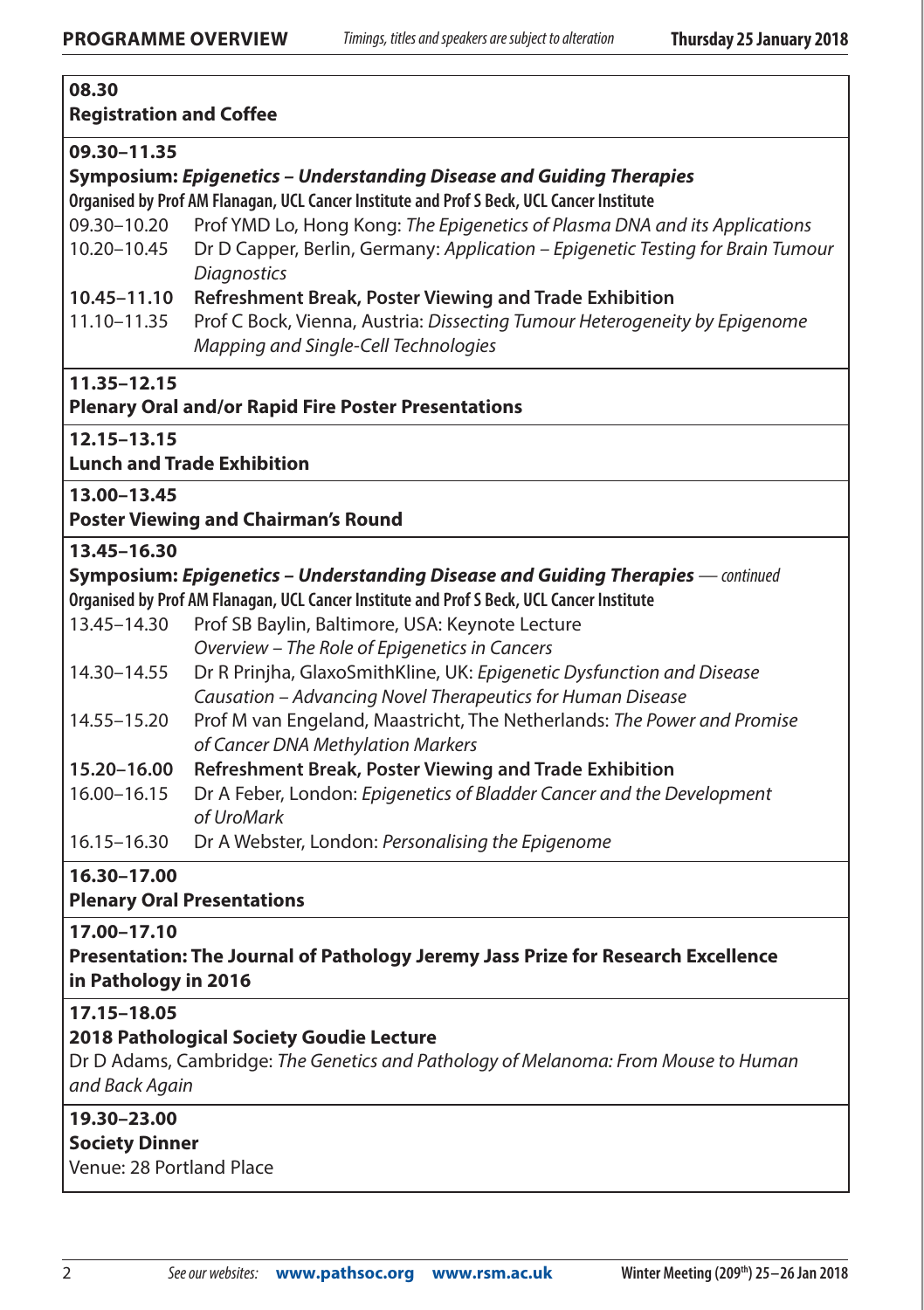#### **08.15**

#### **Registration and Coffee**

#### **09.00–12.25**

#### **Symposium:** *Applying Molecular Testing to Histopathology*

- **Organised by the Trainees Sub-Committee with support from Prof M Sheppard**
- 09.00–09.35 Dr M Jamal-Hanjani, London, UK: *The Lung TRACERx Study*
- 09.35–10.10 Dr M Stubbington, Cambridge, UK: *The Human Cell Atlas*
- 10.10–10.55 Oral Presentations
- **10.55–11.15 Refreshment Break and Trade Exhibition**
- 11.15–11.50 Prof J Breuer, London, UK: *Genomic Approaches to Pathogen Detection in Histopathological Material*
- 11.50–12.25 Prof T Spector, London, UK: *Microbes Twins and Personalised Medicine*

#### **12.25–13.25**

#### **Lunch**

#### **13.30–17.00**

#### **Question Writing Workshop**

If you wish to participate in this session please email: **[admin@pathsoc.org](mailto:admin%40pathsoc.org?subject=Question%20Writing%20Workshop)**

*End of Conference*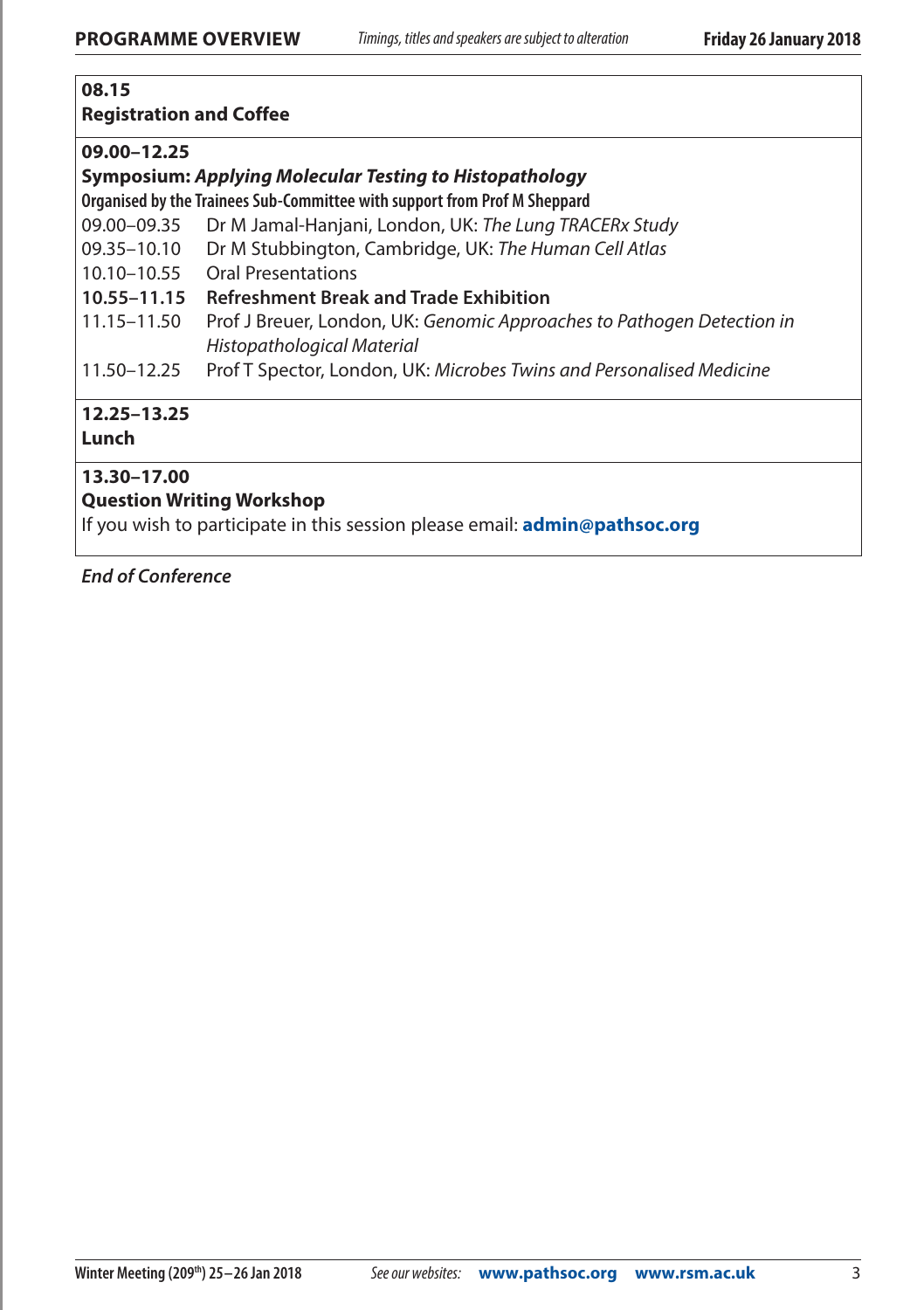| <b>EARLY BIRD REGISTRATION FEES</b><br><b>UNTIL 23.59 ON MONDAY 11 DECEMBER 2017</b> |                                                            |       |        |  |  |
|--------------------------------------------------------------------------------------|------------------------------------------------------------|-------|--------|--|--|
| <b>Delegate Type</b>                                                                 | <b>Fee Category</b>                                        | 1 Day | 2 Days |  |  |
|                                                                                      | Fellow / Ordinary Member                                   | £125  | £ 220  |  |  |
| <b>RSM Member</b>                                                                    | Associate / Retired Fellow                                 | £ 60  | £ 90   |  |  |
| or<br>Path Soc Member                                                                | Trainee / Concessionary Member /<br>Path Soc Senior Member | £ 60  | £ 90   |  |  |
|                                                                                      | Student / Path Soc Undergraduate Member                    | Free  | Free   |  |  |
|                                                                                      | Consultant / GP / Ordinary Non-Member                      | £175  | £ 320  |  |  |
|                                                                                      | AHP / Nurse / Midwife                                      | £80   | £130   |  |  |
| Non-Member                                                                           | Trainee / Concessionary Non-Member                         | £80   | £130   |  |  |
|                                                                                      | Student / Undergraduate Non-Member                         | £40   | £ 60   |  |  |
| Dinner (25 January)                                                                  | All categories except Undergraduates                       | £ 60  |        |  |  |
|                                                                                      | Undergraduate Delegates only                               | £ 30  |        |  |  |

#### **REGISTRATION**

Registration is **online only** via: **[www.rsm.ac.uk/events/ptk02](http://www.rsm.ac.uk/events/ptk02)**

#### Advance registration

Advance registration will close on **Friday 19 January 2018 (23.59 hr)**. After this date delegates may register on-site on arrival at the Conference.

#### Cancellations

Full refunds for event bookings will be offered for cancellations made in writing up to 48 hours after payment has been received, provided there are at least four working days before the event. After 48 hours refunds will only be offered for fees over £10 and a 15% administration charge will be incurred. No refunds will be offered for cancellations made within four working days of an event. For further details please visit the RSM website, via the following URL: **<https://www.rsm.ac.uk/terms-and-conditions.aspx>**

#### **REFRESHMENTS**

All refreshments, including lunch, are included in the daily registration fee.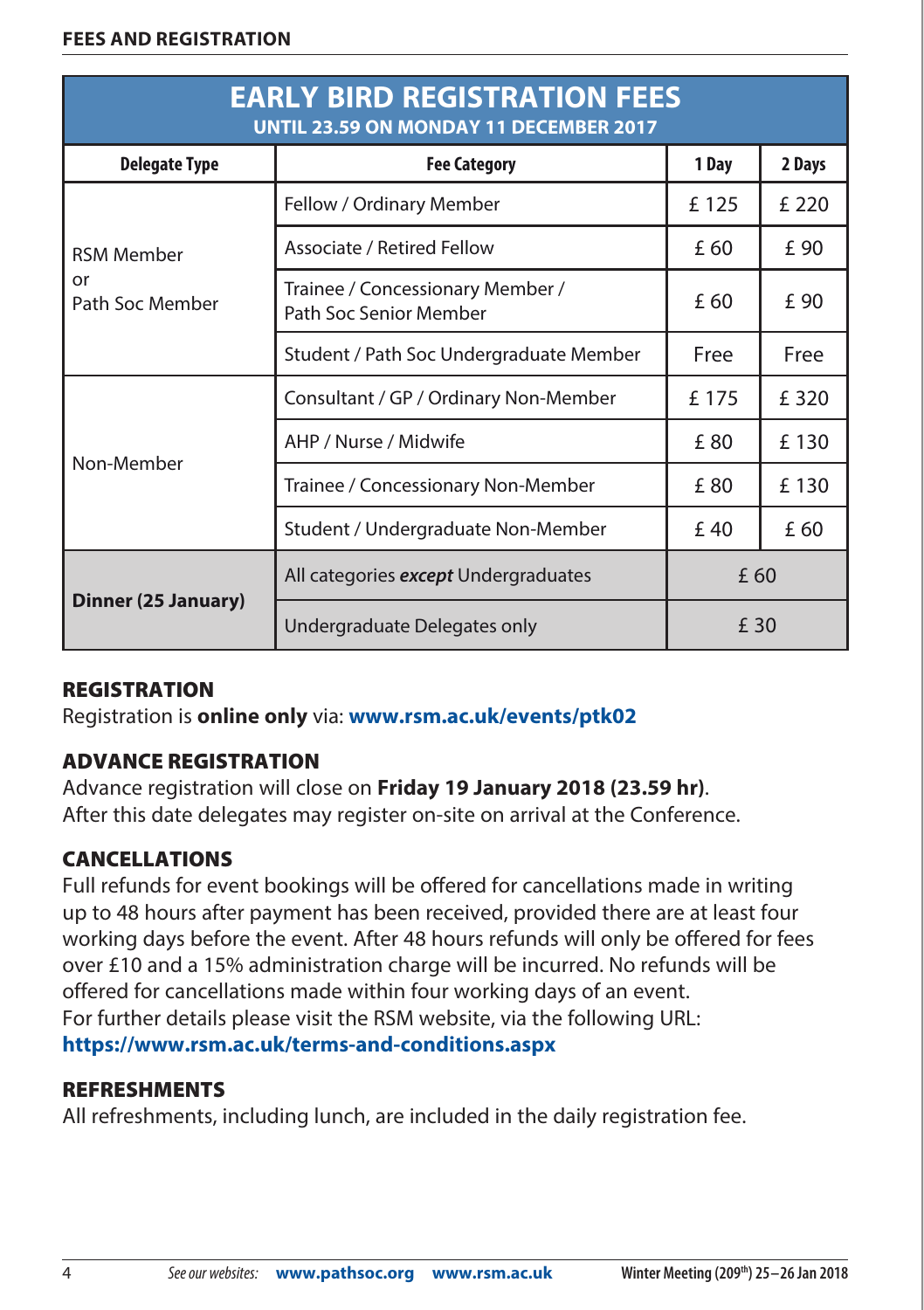| <b>STANDARD REGISTRATION FEES</b><br>FROM 00.01 ON TUESDAY 12 DECEMBER 2017 |                                                            |       |        |  |  |
|-----------------------------------------------------------------------------|------------------------------------------------------------|-------|--------|--|--|
| <b>Delegate Type</b>                                                        | <b>Fee Category</b>                                        | 1 Day | 2 Days |  |  |
|                                                                             | Fellow / Ordinary Member                                   | £175  | £ 320  |  |  |
| <b>RSM Member</b>                                                           | Associate / Retired Fellow                                 | £110  | £190   |  |  |
| or<br>Path Soc Member                                                       | Trainee / Concessionary Member /<br>Path Soc Senior Member | £110  | £ 190  |  |  |
|                                                                             | Student / Path Soc Undergraduate Member                    | Free  | Free   |  |  |
|                                                                             | Consultant / GP / Ordinary Non-Member                      | £225  | £420   |  |  |
| Non-Member                                                                  | AHP / Nurse / Midwife                                      | £130  | £ 230  |  |  |
|                                                                             | Trainee / Concessionary Non-Member                         | £130  | £ 230  |  |  |
|                                                                             | Student / Undergraduate Non-Member                         | £ 90  | £150   |  |  |
| Dinner (25 January)                                                         | All categories except Undergraduates                       | £80   |        |  |  |
|                                                                             | Undergraduate Delegates only                               | £ 30  |        |  |  |

#### DELEGATE ENROLMENT *(AT THE MEETING)*

Enrolment at the Delegate Reception Desk will take place from 08.30 hrs on Thursday 25 January 2018 and from 08.15 hrs on Friday 26 January 2018.

#### **CONCESSIONS**

Delegates from categories: *Non-Member Undergraduate Student* and *Non-Member Concessionary* must provide an identification document as proof of their student or trainee status, including NTNs where applicable. Proof must be by way of a statement from the Head of Department (see below):

A template document is available on our website: **[www.pathsoc.org](http://www.pathsoc.org)** Documents to be uploaded via the registration system, or emailed to: **[pathology@rsm.ac.uk](mailto:pathology%40rsm.ac.uk?subject=Winter%20Meeting%3A%20Concessions)**

#### RSM Contact for Registration Queries **Royal Society of Medicine**

| 1 Wimpole Street, London W1G 0AE |
|----------------------------------|
| +44 (0) 20 7290 2987             |
| pathology@rsm.ac.uk              |
| www.rsm.ac.uk/events/ptk02       |
|                                  |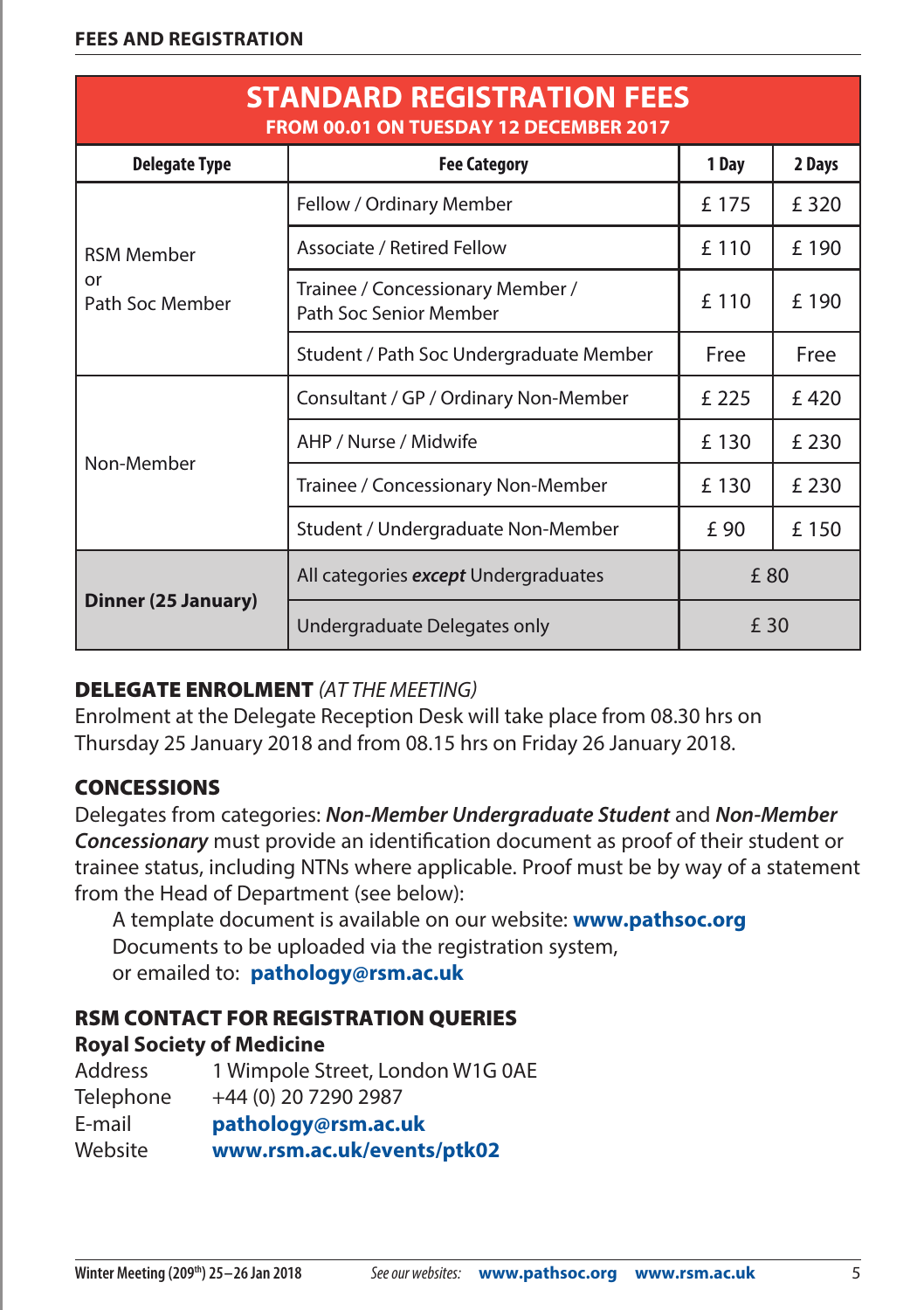## Free Paper Sessions

#### PLENARY Oral PresentaTions

Thursday 25 January. Prize for the best presentation on Thursday 25 January will be awarded by the *Journal of Pathology*.

#### Information for presenters

Presentations will be allocated 15 minutes each, to include discussion. Presentations will be selected on the basis of written abstracts. **Those abstracts not selected will be required to be presented as posters.**

#### Posters – Viewing and Chairman's Rounds

Thursday 25 January.

The Pathological Society's Sir Alastair Currie, 2<sup>nd</sup> and 3<sup>rd</sup> Poster Prizes, will be announced and presented at the Society Dinner.

#### Posters – Information for presenters

- $\blacktriangleright$  The presenting author (or another author) must attend the meeting and present the poster during the allocated poster rounds in order for the abstract to be published in the *Journal of Pathology On-Line Supplement* (except where authors have been notified that their abstract will not be published in the *Journal*).
- $\blacktriangleright$  Velcro will be supplied.
- **F Scienceposters** the Society can offer a poster printing service via *Scienceposters*. See information on our website.

# SURMISSION OF ARSTRACTS

#### *New Extended Deadline*: Monday 2 October 2017 at 23.59 hrs.

**Abstract submission is only online. Please use the Direct Link to the right.**

Full instructions are available on the website. Please read the submission instructions *carefully* before submitting your abstract. Unless otherwise instructed by authors, all abstracts will be published in the *Journal of Pathology* at the discretion of the Editor.

**Presenters must register prior to the Meeting via the online registration system. Please use the Direct Link to the right.**

**[Abstract Submission](https://www5.shocklogic.com/scripts/jmevent/Abstract.asp?Client_Id=%27PATHSOC%27&Project_Id=%27WM2018%27&Form_Id=&Language_Code=)**

**[Registration](http://www.rsm.ac.uk/events/ptk02)**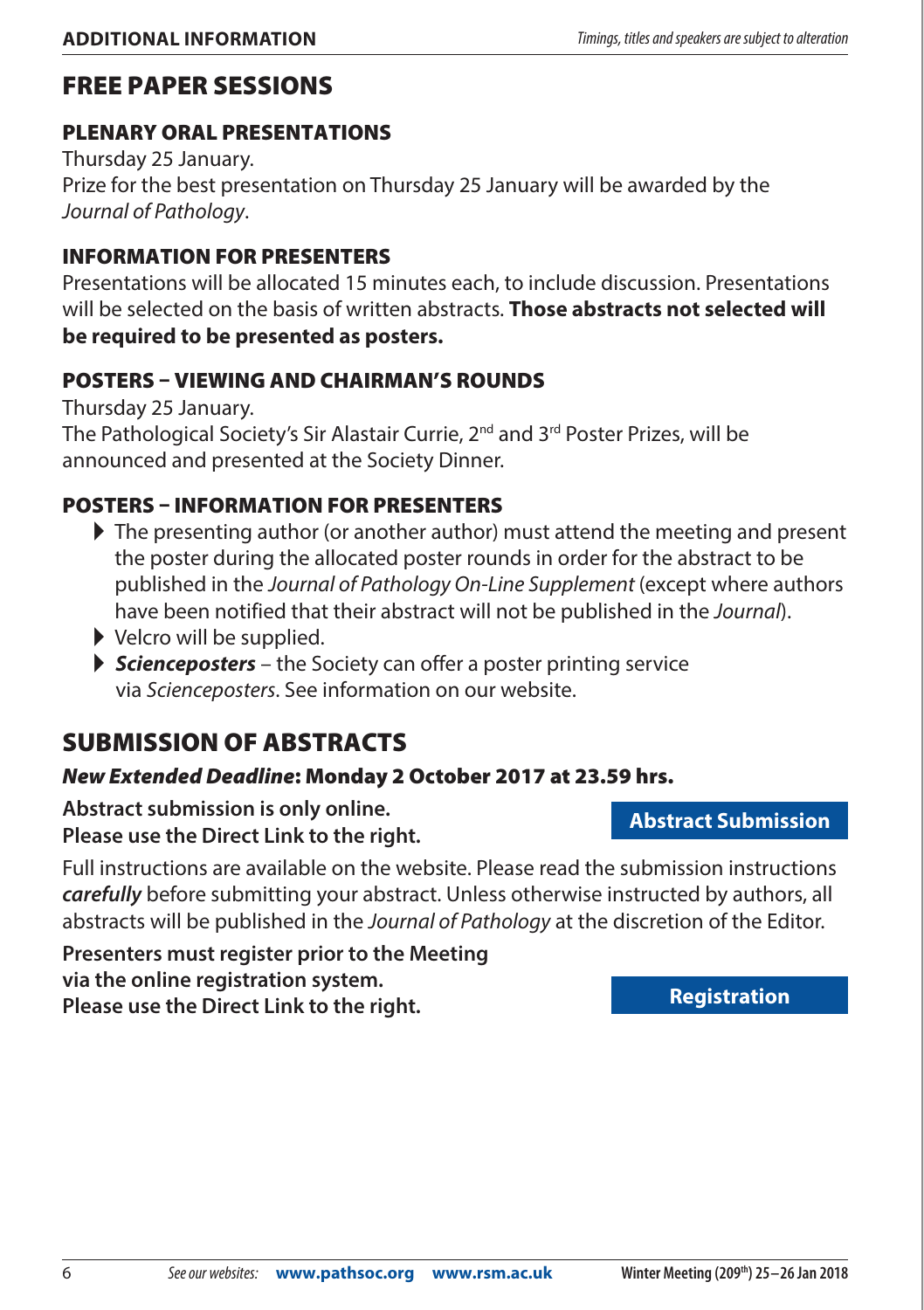# Continuing Professional Development (CPD)

#### Royal College of Pathologists

The Royal College of Pathologists has approved the Conference as detailed below.

**Full Day\*** Thursday 25 January 4 credits Friday 26 January 2 credits

\* The Society is not permitted to issue certificates for less than full day attendance. Delegates should use their reflective notes section of their CPD Portfolio to selfaccredit if attending less than full days.

# Social Activities – Society Dinner

#### **Thursday 25 January 2018, 19.30 for 20.00, 28 Portland Place, London.**

For venue details please use the Direct Link to the right. Ticket prices:

- A Undergraduates: £ 30.00
- All other delegates (*up to* Mon 11 December, 23.59 hrs): £ 60.00

All other delegates (*after* Mon 11 December, 23.59 hrs): £ 80.00

Please book your ticket when registering.

# Internet Access

Wireless access and on-site PCs will be available for delegate use.

## Trade Exhibition

There will be a trade exhibition adjacent to the catering and poster displays.

# Travelling to THE Conference

Travel information for delegates is available on the RSM website. Please use the Direct Link to the right.

## Accommodation

Details of local hotels can be found using the Direct Link to the right.

**[Travel Information](https://www.rsm.ac.uk/about-us/contact-us.aspx)**



**[Dinner Venue](http://www.itavenues.co.uk/venues/28-portland-place)**